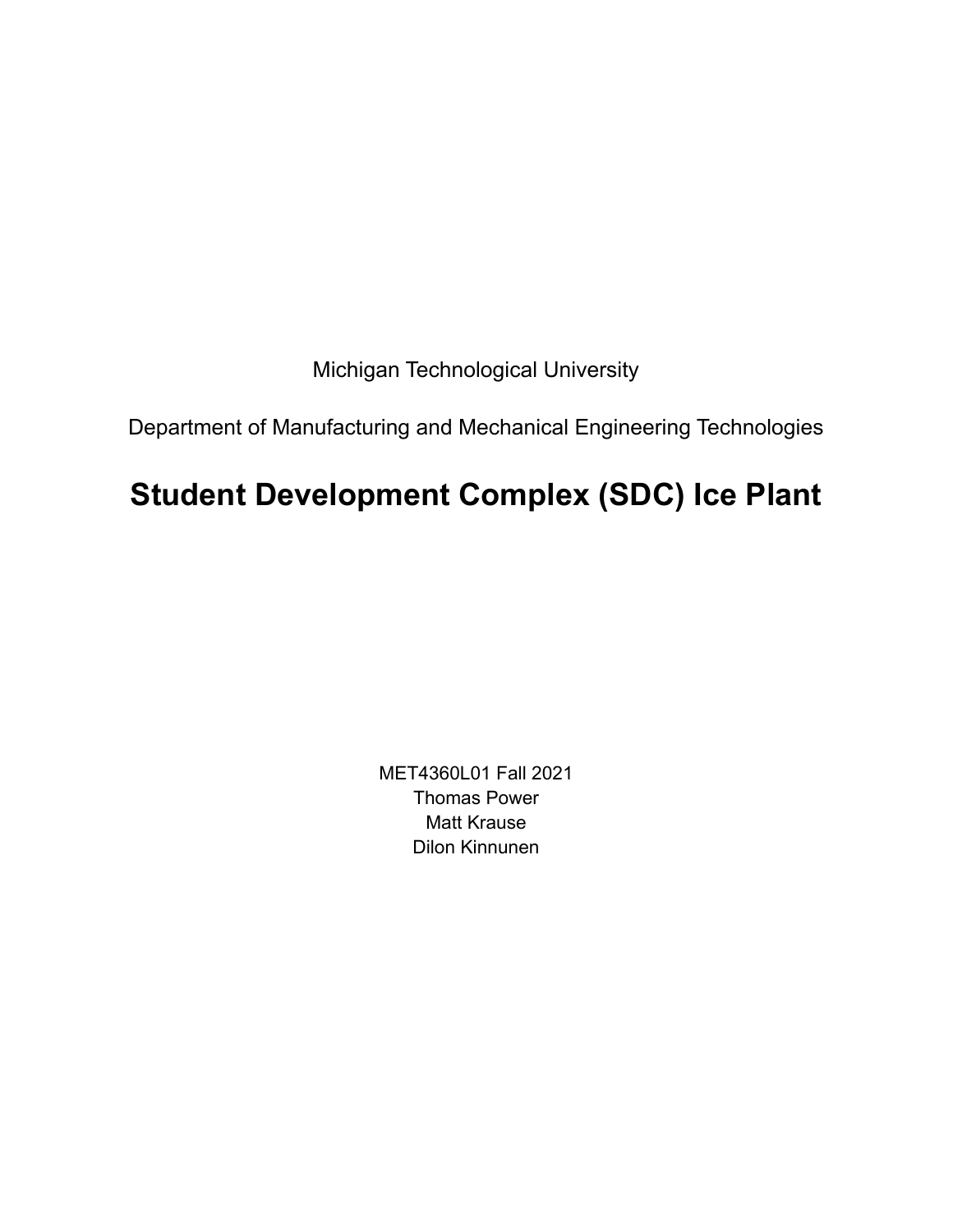The MTU Student Development Center (SDC) houses our campus ice area and pool. The school utilizes a system to recover the heat produced by the ice production and uses it to heat the pool and some domestic water heaters for the sinks and showers in the SDC. This system was installed in 2012, to start, the previous floor to the ice area was completely taken out down to dirt but the previous vapor barrier under the building was kept intact.

Below the vapor barrier first was a layer of dirt followed by floor insulation. The floor insulation consists of two (2) layers of 2" thick, 2' x 8' sheets connected via stagger joints. The vapor barrier is laid on top of this and all holes and joints are taped over to ensure sealing, followed by pipe and rebar support chairs and reinforcement that go the length of the rink. The rink piping, made of 1" polyurethane pipe is laid on top of the reinforcement and is connected via flush weld connections. This is followed by the wire mesh, which is connected to the rebar at 24" increments. Lastly a 6" thick slab of 3-5% air entrainment concrete is poured over top, rated at 5000 PSI. Lastly, the layer of 2 inch thick ice is allowed to form on top of the slab.



Figure 1: Layers of Ice Arena Floor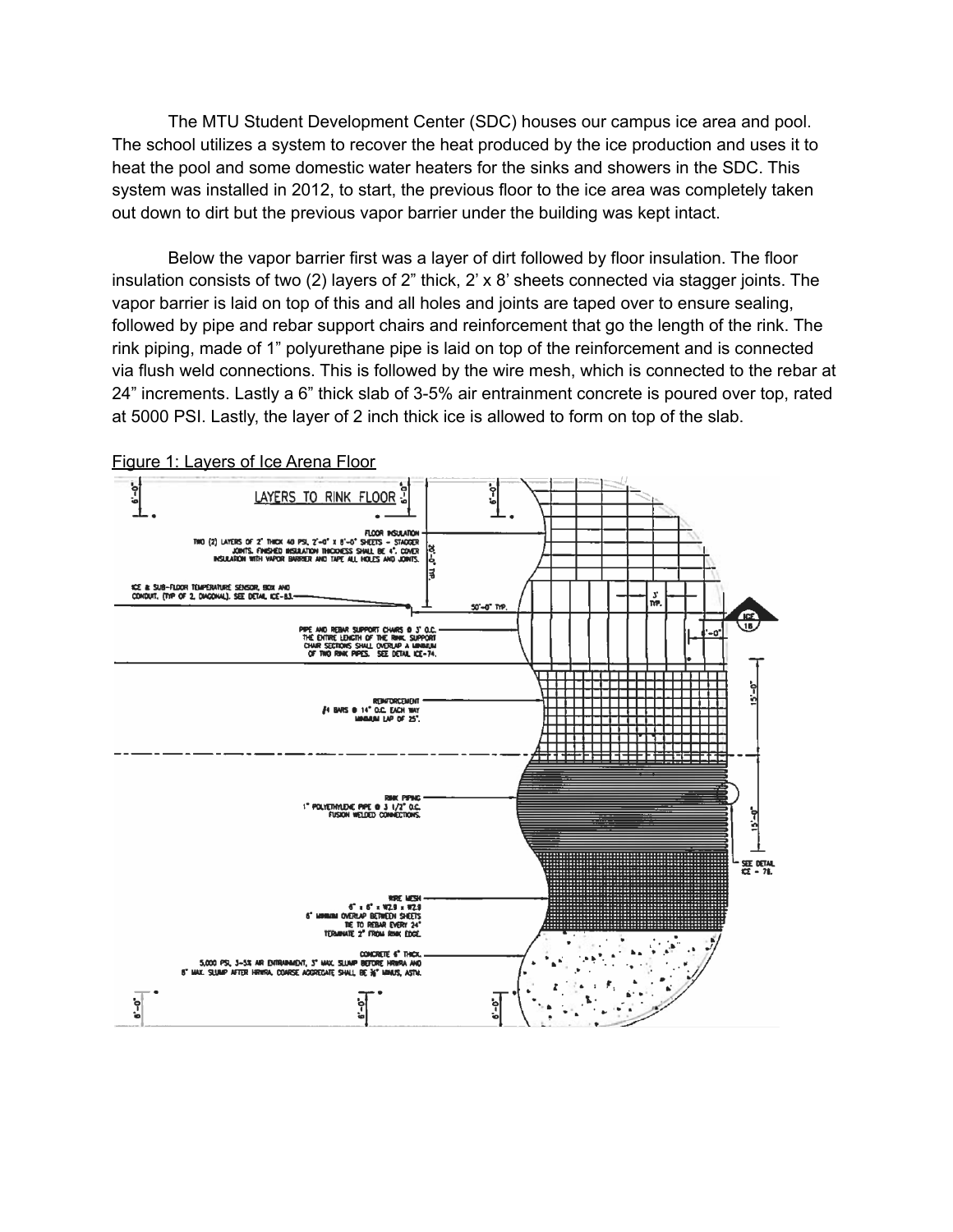## Figure 2:Refrigeration Piping and Valve Schematic